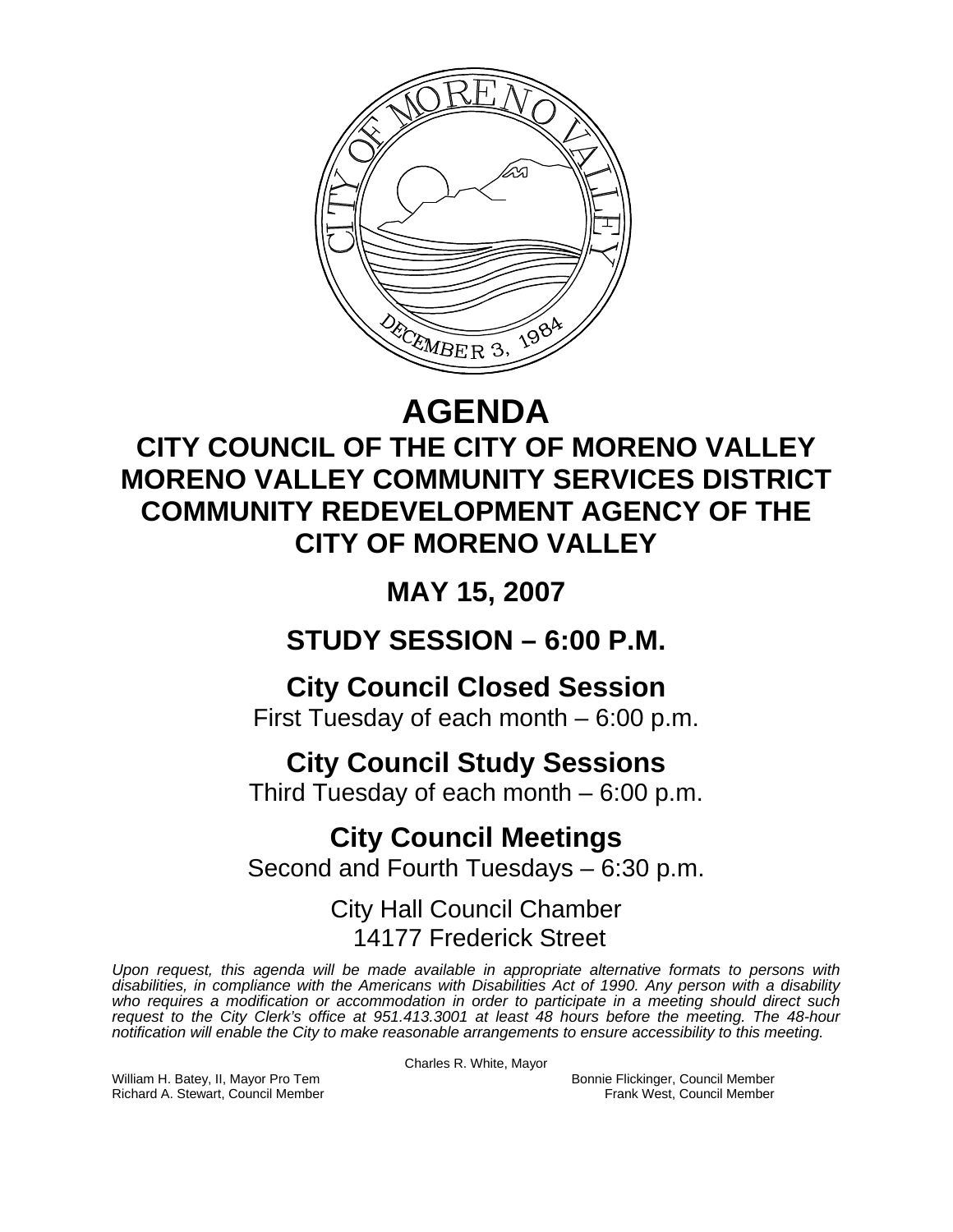#### **AGENDA MORENO VALLEY CITY COUNCIL MORENO VALLEY COMMUNITY SERVICES DISTRICT COMMUNITY REDEVELOPMENT AGENCY OF THE CITY OF MORENO VALLEY STUDY SESSION - 6:00 P.M. MAY 15, 2007**

- **CALL TO ORDER**
- **PLEDGE OF ALLEGIANCE**
- **INVOCATION**
- **ROLL CALL**
- **INTRODUCTIONS**

### • **PUBLIC COMMENTS ON MATTERS UNDER THE JURISDICTION OF THE CITY COUNCIL**

There is a three-minute time limit per person. Please complete and submit a BLUE speaker slip to the City Clerk. All remarks and questions shall be addressed to the presiding officer or to the City Council and not to any individual Council Member, staff member or other person.

- 1. Assembly Bill 222 Undomesticated Burros **(ATCM/10 Min.)**
- 2. Discussion of Water-Efficient Landscape Requirements **(CDD/10 Min.)**
- 3. City Council Requests and Communications

(Times shown are only estimates for staff presentation. Items may be deferred by Council if time does not permit full review.)

 $\triangleleft$  Oral Presentation only – No written material provided